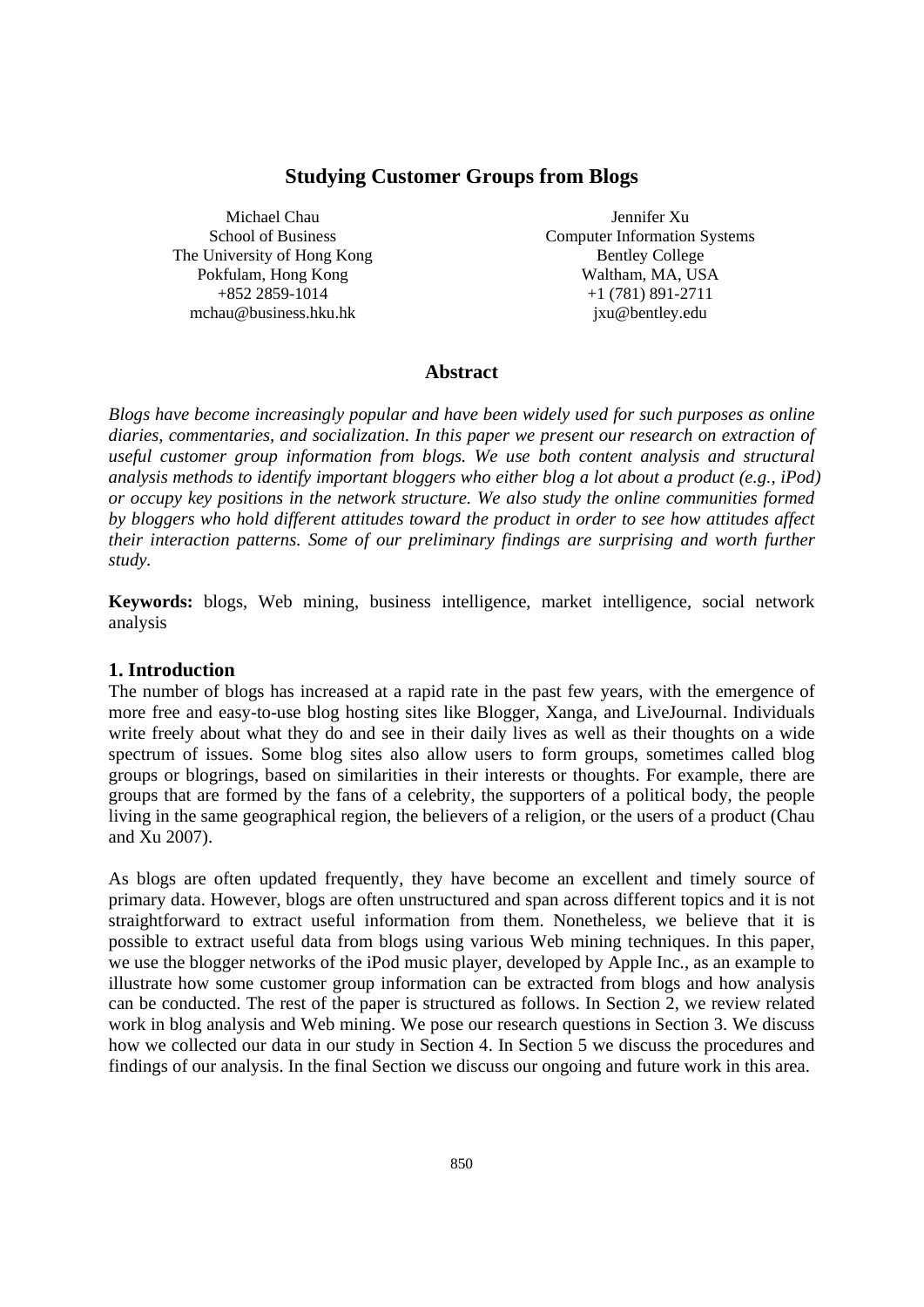## **2. Related Work**

Blogs are often used as online diaries for people to express their views on various topics, and are often posted in reverse-chronological order. Authors of blogs (bloggers) often make a record of their lives and express their opinions, feelings, and emotions through writing blogs (Nardi et al. 2004). As bloggers describe what they do and see in their lives, it is common to find that bloggers describe their experience with companies or products and express their opinions towards them in their blogs. When reading blogs, readers can easily add comments. This enables the interaction between bloggers and their readers. On some controversial issues, it is not uncommon to find a blog entry with thousands of comments where people dispute back and forth on the matter.

Web content mining, which refers to the discovery of useful information from Web contents, can be applied to blog content analysis. In Web content mining, various techniques have been used to categorize large Web document sets into categories in order to help users gain a quick overview of the document sets. There are in general two approaches: *text classification* and *text clustering*. Text classification has been extensively reported at SIGIR conferences and evaluated on standard testbeds. For example, the Naive Bayesian method and the k-nearest neighbor method have been widely used. Neural network programs have also been applied to text classification, usually employing the feedforward/backpropagation neural network model. On the other hand, text clustering tries to assign documents into different categories *without* predefined categories. One of the most common approaches is the K-means algorithm. Another approach often used in recent years is the neural network approach, such as Kohonen's self-organizing map (SOM). Readers are referred to Chen and Chau (2004) for an extensive review.

In addition to content analysis, it is also important to study the relationships among bloggers and the overall structure of the blogosphere. There can be various types of relationships between two bloggers, such as subscription, hyperlinking, commenting, content similarity, or co-membership of the same blogring. For example, a blogger may subscribe to another blog, meaning that the subscriber can get updates when the subscribed blog has been updated. A blogger can also post a link or add a comment to another blog. These interactions can be considered as some connection between the two bloggers.

Web structure mining techniques have been used to identify Web communities in regular Web documents (Gibson et al. 1998; Kumar et al. 1999). One example of a Web community is a set of Web sites that have hyperlinks pointing to each other or that are pointed to by the same set of Web sites. Many Web community identification methods are rooted in the HITS algorithm (Kleinberg 1998). Kumar *et al*. (1999) propose a trawling approach to find a set of core pages containing both authoritative and hub pages for a specific topic. The core is a directed bipartite subgraph whose node set is divided into two sets with all hub pages in one set and authoritative pages in the other. The core and the other related pages constitute a Web community. Treating the Web as a large graph, the problem of community identification can also be formulated as a minimum-cut problem, which finds clusters of roughly equal sizes while minimizing the number of links between clusters (Flake et al. 2000; Flake et al. 2002). Realizing that the minimum-cut problem is equivalent to the maximum-flow problem, Flake *et al*. (2000) formulate the Web community identification problem as an *s*-*t* maximum flow problem, which can be solved using efficient polynomial time methods.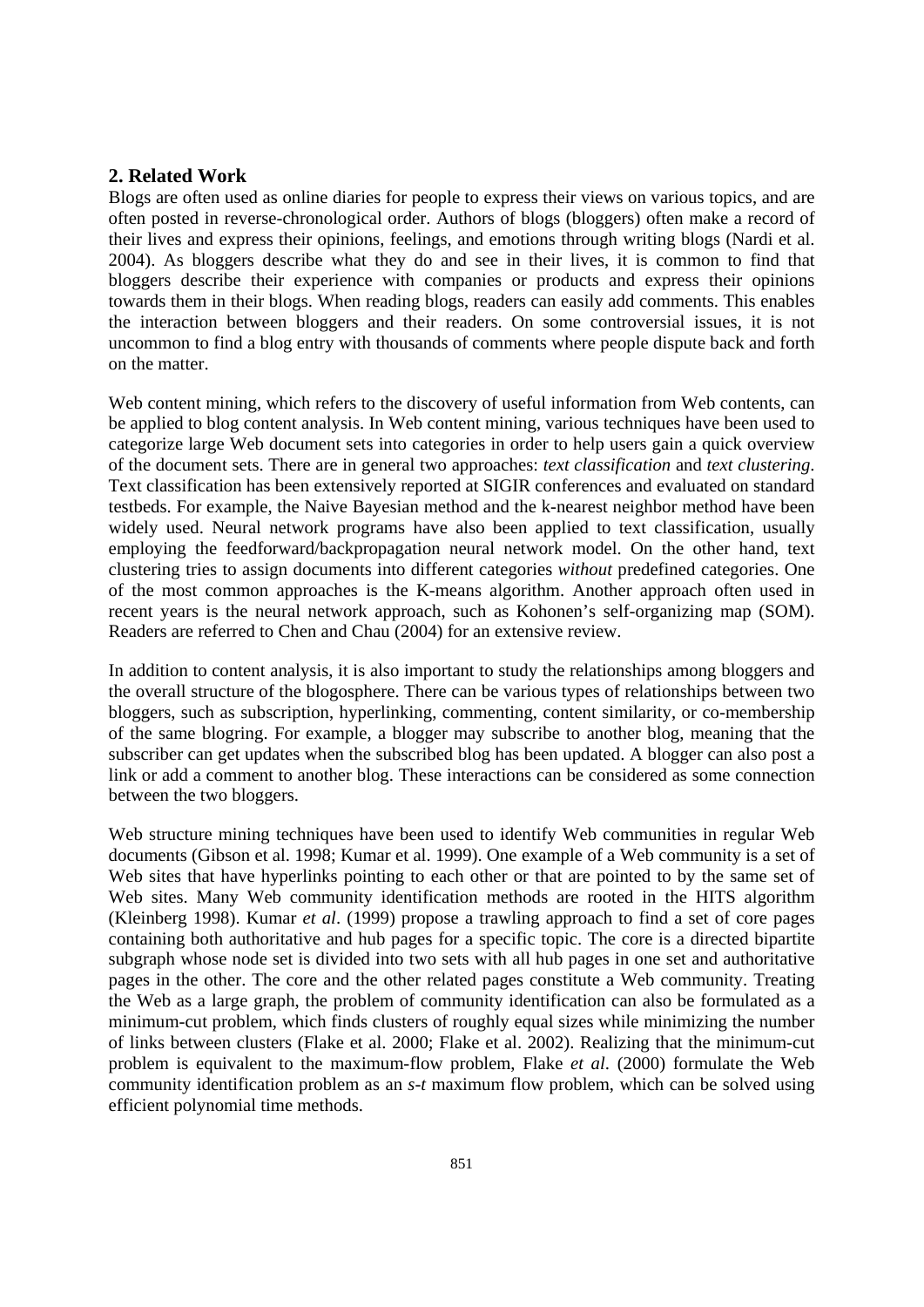Social network analysis (SNA), a sociological methodology for analyzing patterns of relationships and interactions, also has been used in Web structure mining. SNA methods have been employed in a wide variety of applications (Krebs 2001; Xu and Chen 2005). When used to analyze a network, SNA can help reveal structural patterns such as the central nodes which act as hubs, leaders, or gatekeepers, densely-knit communities and groups, and patterns of interactions between the communities and groups. These patterns often have important implications for the functions of the network. For example, the central nodes often play a key role by issuing commands or bridging different communities, and their removal can effectively disrupt a network (Albert and Barabási 2002).

Recent advances in the statistical analysis of network topology have brought new insights and research methodology to the study of network structure (Albert and Barabási 2002). Three models have been proposed to characterize the topologies of empirical networks, namely, random model, small-world model, and scale-free model. The Web has been found to have both small-world and scale-free properties (Albert et al. 1999). Such characterization is useful in identifying the hubs or leaders that play important roles in the operation of the network.

## **3. Research Questions**

This study is intended to find answers to two groups of research questions: (a) How to extract important business information such as key bloggers about certain products using blog mining techniques, namely content and structural analysis? Are bloggers who frequently blog about a product popular in attracting other bloggers' attention? (b) Do bloggers form communities based on their attitudes toward a product? Do bloggers interact with others holding different or even opposite attitudes toward a product?

## **4. Data Collection and Analysis**

## *4.1 Data Collection*

We collected our blog data on a popular blog hosting site called Xanga (www.xanga.com). Xanga is the second most popular Web site that is primarily devoted to blogs, only after Google's Blogger (www.blogger.com) (Alexa, 2005). Xanga is also a good choice for performing blog analysis because Xanga supports the blogring feature, which allow us to identify the interest groups more easily.

We chose Apple's iPod music player as an example to illustrate how blog mining can be done to extract useful business information from blogs. First, all the blogrings (groups) on Xanga that contained the word "iPod" in their titles or descriptions were identified using the site's search features. This resulted in 315 groups. We then manually went through the details of the groups and classified them as either relevant or irrelevant/invalid. The blogrings that were irrelevant to iPod or invalid (e.g., spam) were then discarded. Among the 204 groups that were relevant, we further classified them as "positive", "negative" or "neutral", based on the attitude toward iPod as revealed in the group descriptions.

We then used our software tool to extract the list of members of each of these relevant blogrings. The profiles and the blogs of each blogger were also downloaded for our analysis. There were 3426 bloggers in total in this data set. All the contents and linkage information of the blogs were also extracted by our software and stored for further analysis.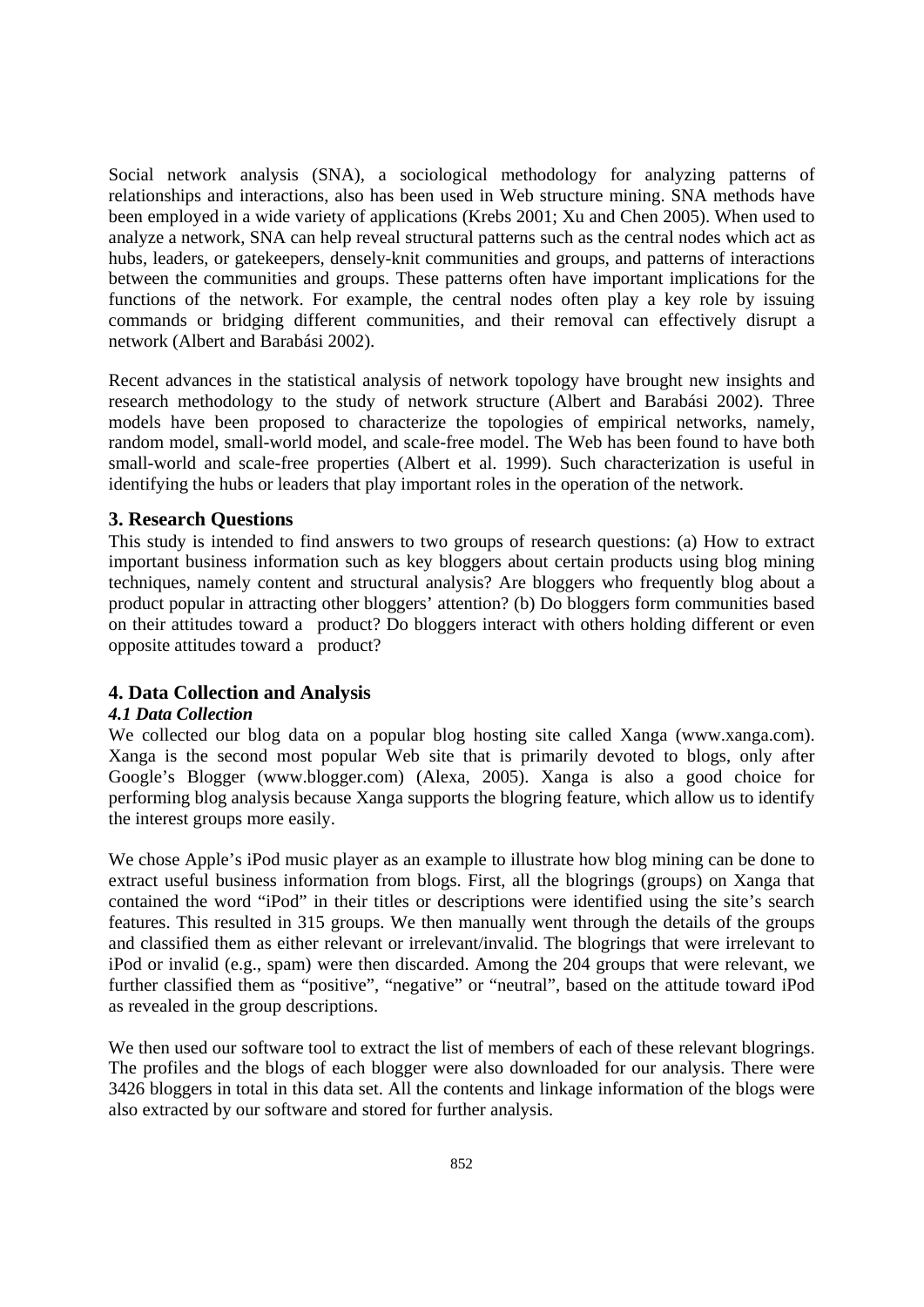#### *4.2 Content Analysis*

We examined the content of the blogs to see whether and to what degree they were relevant to iPod, our target of interest. As a preliminary analysis, we measured the relevance by looking at the number of times that the word iPod was mentioned in each of the collected blog. The blog that mentioned the word iPod most frequently in its content has a frequency of 319. However, after careful examination of this blog, we found that this blog is a splog (i.e., spam blog that is artificially created for promotion of other Web sites). Some other blogs were also excluded from the content analysis based on this reason.

After filtering out splogs, we found that the highest word frequency in the legitimate blogs is 147 while the minimum is 0. We plot the percentage of bloggers against the word frequency in Figure 1. In the chart, we can see that a large percentage of bloggers only mentioned the word iPod sparingly, if at all, in their blogs, while a small percentage of bloggers used the product's name very frequently in blogging.



**Figure 1**. Percentage of Bloggers vs. Word Frequency

It is surprising to find that 1693 bloggers, who have joined at least one of the iPod-related blogrings identified in our study, did not mention the word iPod in their blogs at the time of our data collection. This represents nearly half (49%) of all the bloggers in our data set. This finding is intriguing because it means that it is not possible to reach these bloggers through standard keyword-based searches (e.g., searching the word iPod in a blog search engine like Technorati or Google Blog Search). These bloggers can only be identified by their group memberships or by other approaches.

## *4.3 Structural Analysis*

Besides content analysis, we also performed structural analysis. The purposes of the structural analysis are twofold: (a) to find key bloggers who are connected to many other bloggers; and (b) to identify the blogger communities in which bloggers interact frequently with one another.

To find key bloggers we used the degree metric in SNA (Wasserman and Faust 1994). The degree measures how many links a particular node has in a graph. In a directional graph it distinguishes between in-degree and out-degree. We focused only on the subscription network and comment network, both of which contain directional links between bloggers (nodes). In the subscription network, for example, a node with a high in-degree is the one whose blog receives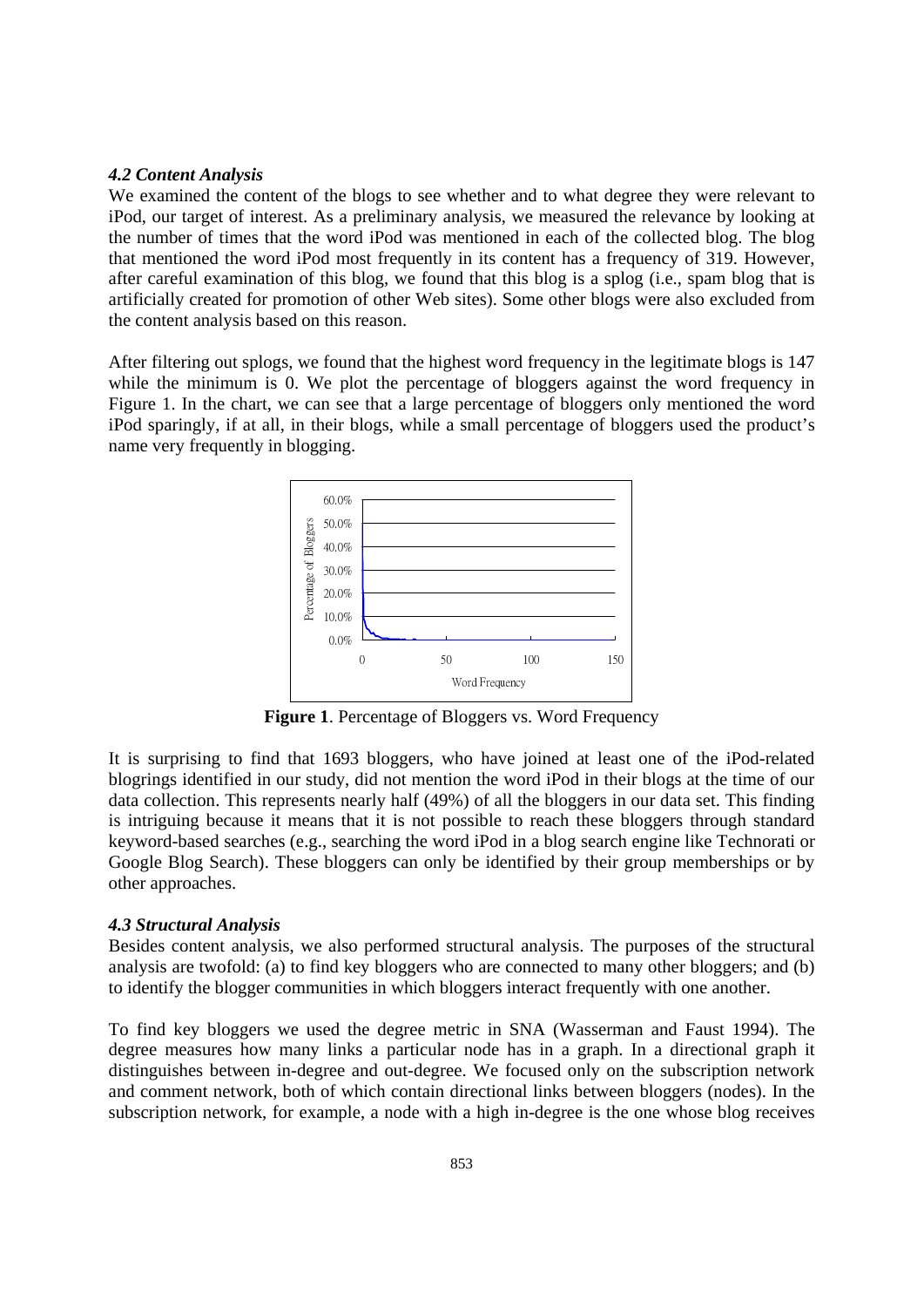many subscriptions from other bloggers; while a node with a high out-degree is the one who subscribes to many other blogs. A blogger becomes popular if his/her blog content is interesting. At a result, many people would like to keep track of what he/she writes. Such a blogger with a high in-degree can often become "opinion leader" whose views and opinions have influential effects on others. In the subscription network we found that the highest value of in-degree is 9. The high out-degree subscribers, in contrast, may not be popular. However, they may be "hubs" who can direct their visitors to many other interesting, popular blogs and thus are also quite important to identify. The highest out-degree value is also 9 in this network.

Similarly, in the comment network there are popular bloggers whose blog entries received comments from many other people. The highest in-degree value in the comment network is 20. The most "busy" blogger who often comments on other blogs has the out-degree value of 16.

We found that the key bloggers in the subscription network are not necessarily the key bloggers in the comment network. We calculated the correlation between subscription degrees and commenting degrees and found that the correlation between subscription in-degrees and commenting in-degrees is statistically significant ( $r = 0.43$ ,  $p < 0.005$ ,  $df = 475$ ). However, the correlation between subscription out-degrees and commenting out-degrees is nonsignificant (*r* = 0.09,  $p > 0.1$ ,  $df = 238$ ).

In the community analysis we performed hierarchical clustering analysis using the nondirectional network consisting of all three types of links: blogring co-membership, subscription, and commenting relationship. A link was created between two bloggers as long as one of the following conditions was et: (a) they joined at least two common blogrings; (b) one subscribed to the other; or (c) one commented on the other's blog. We ignored the directions of subscription and commenting relationships and the resulting network contains 3239 links. The network is not a connected graph, however. The largest connected component (giant component) consists of 1914 bloggers connected by 2880 links.

We found that there are a number of communities in the giant component. These communities consist of bloggers who interact with one another more frequently with members within the community than with outside bloggers. Figure 2 presents the minimum spanning tree (MST) of the network in which each branch of the tree represents a community. Note that a small community can also be nested in a bigger community because of the hierarchical clustering algorithms used. We use different colors to represent different attitudes of bloggers: positive in red, negative in black, and neutral in yellow. The key bloggers with high degrees are also highlighted in this figure.

# **5. Discussions**

From our analysis we found several interesting patterns in the iPod blogger network:

(a) The popular bloggers who receive many subscriptions also tend to receive comments from many bloggers. This is reflected by the significant correlation between subscription in-degrees and commenting in-degrees. This finding is not surprising since the more subscriptions one receives, the more likely it is that one attracts people's attention by the blogs and the more likely it is that people who read his/her blogs would leave comments. In this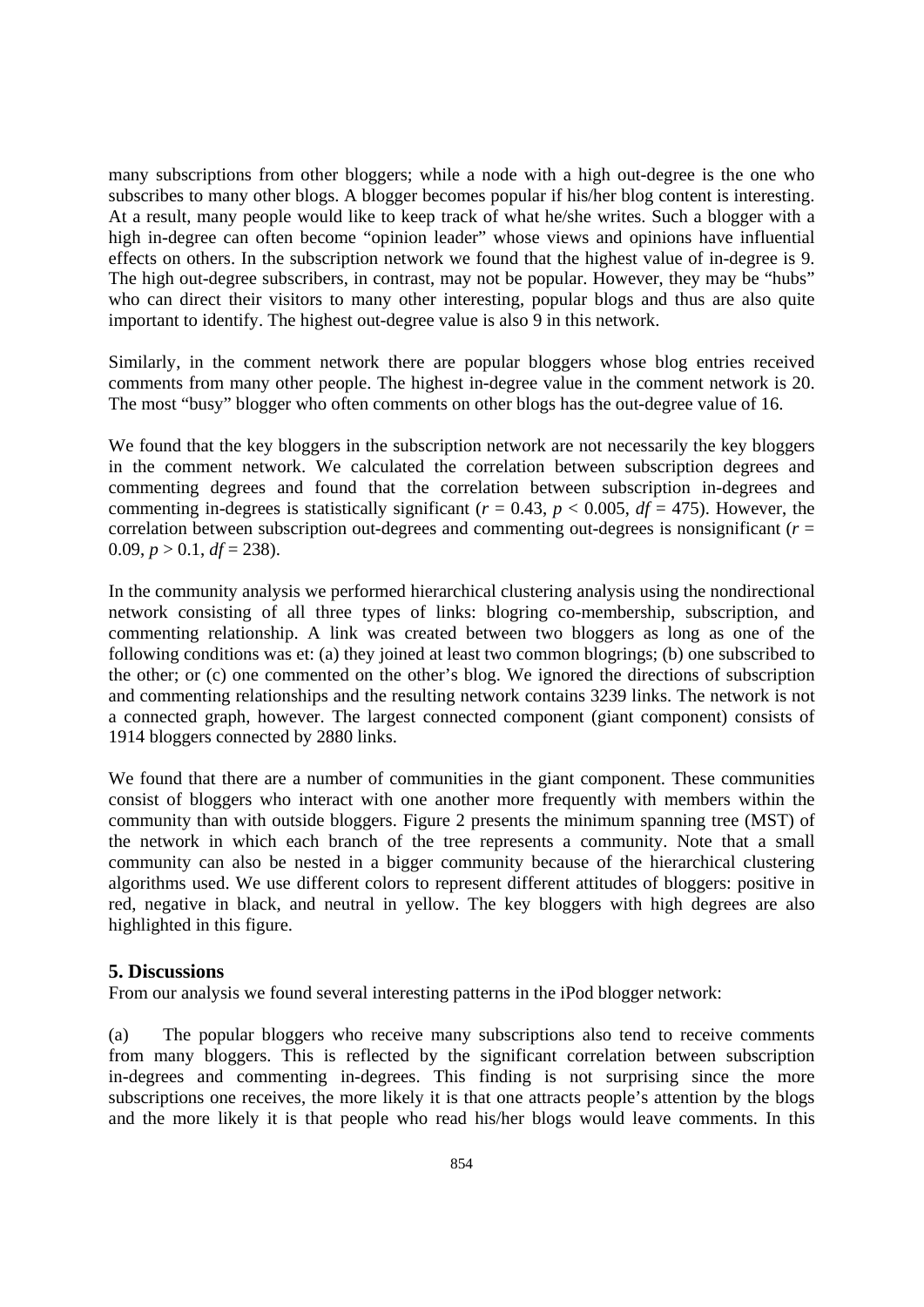situation, subscriptions bring in comments. It is also possible the other way around, meaning that people who have not previously subscribed to one's blog find the blog interesting, comment on the blog, and decide to subscribe to the blog. In this situation, comments bring in subscriptions. In either way, the correlation indicates that opinion leaders do attract people to their blogs.



**Figure 2**. The MST of the iPod Blogger Network

(b) The busy bloggers who subscribe to (or comment on) many other blogs may not necessarily comment on (or subscribe to) many others. The nonsignificant correlation between the subscription out-degrees and commenting out-degrees indicates that although they are interested in others' blogs "busy" subscribers may be rather quiet in commenting on others. These people are similar to "lurkers" in many online forums where they read a lot and seldom post a message to say something.

(c) The key bloggers with high degrees may not necessarily often blog about iPod. We compared the list of the top bloggers who frequently mentioned "iPod" as idenfied from the content analysis and that of the key bloggers identified from the structural analysis and found that the lists do not match. The top bloggers, who frequently blog about iPod, do not tend to have high degrees. Their degrees (in-degree and out-degree) range between 0 and 3. This implies that top iPod bloggers either "talk to themselves" or do not communicate extensively with other bloggers in the same blogrings. The key bloggers with high degrees attract traffics by bloging about things other than iPod.

(d) Different attitudes toward iPod do not keep bloggers from interacting with one another. In Figure 2 we see that the nodes with different colors mix up in all communities. This indicates that even if a blogger is negative (or positive) about iPod, he/she still interacts with other bloggers who may be positive (or negative).

Although the findings may seem discouraging from the marketing perspective, they demonstrate how useful business information can be extracted from blogs. Indeed, it points out ways that may be ineffective in online marketing. For example, the study shows that simply blogging (or